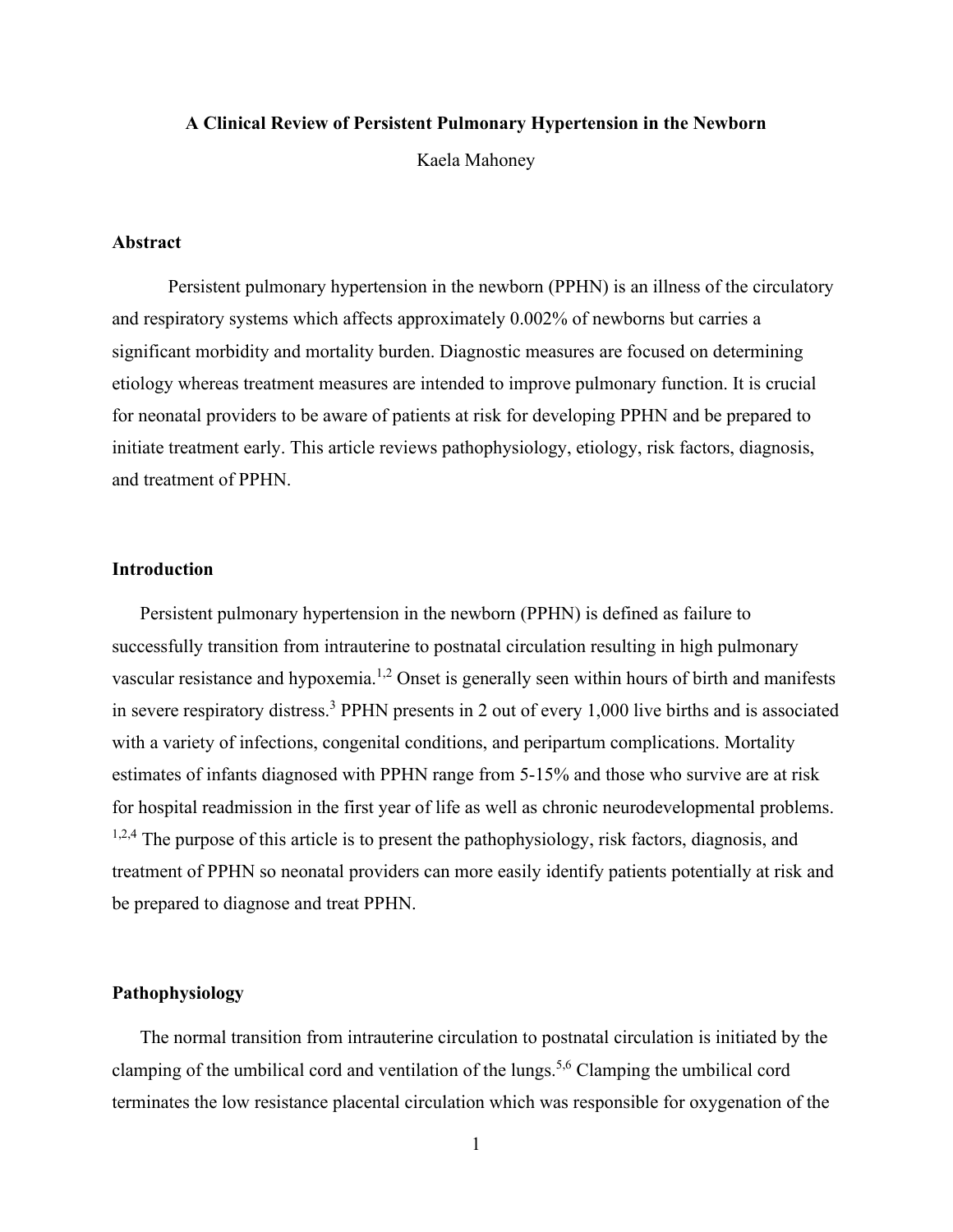fetus in utero and increases systemic arterial pressure. Ventilation of the lungs during the infant's first breaths works to decrease pulmonary arterial pressure and increase pulmonary blood flow resulting in systemic and pulmonary circulation changes which influence the flow of blood through the foramen ovale and ductus arteriosus.<sup>5</sup> Part of this transition process is regulated by the nitric oxide (NO)-cyclic guanosine monophosphate (cGMP) and prostacyclin-cyclic adenosine monophosphate (cAMP) pathways which both ultimately cause pulmonary vasodilation by lowering intracellular calcium concentrations.<sup>6</sup> These and other various mechanisms all work to decrease pulmonary vascular resistance and increase pulmonary blood flow so the infant may successfully graduate to cardiopulmonary circulation.<sup>1</sup>

PPHN occurs when this process is interrupted and the transition is unsuccessful. Elevated pulmonary vascular resistance (PVR) decreases pulmonary blood flow which results in insufficient oxygenated blood flow to the body. This causes hypoxia, acidosis, and decreased end organ perfusion. The resulting hypoxemia and acidosis worsen PVR by further increasing vasoconstriction. Moreover, when PVR is greater than systemic vascular resistance, blood is shunted from the right side of the heart to the left through the ductus arteriosus and foramen ovale which causes more hypoxemia.<sup>2</sup> The myriad etiologies of increased PVR causing PPHN are sorted into four major causes: 1) idiopathic structural remodeling of pulmonary vasculature; 2) abnormal pulmonary vasculature due to conditions such as infection, meconium aspiration syndrome (MAS), or respiratory distress syndrome (RDS); 3) lung hypoplasia due to congenital disorders such as congenital diaphragmatic hernia (CDH); and 4) intravascular obstruction due to increased blood viscosity as seen in polycythemia vera.<sup>1,2</sup>

#### **Etiology and Risk Factors**

Various perinatal conditions and maternal factors are associated with PPHN. The most commonly found etiologies are infection (30%), MAS (24%), idiopathic (20%), RDS (7%), and CDH  $(6\%)$ <sup>2,7</sup> Infants who are late preterm  $(34-36$  weeks) and term  $(39-40$  weeks) are more likely to present with PPHN. One study found PPHN in 5.4 per 1,000 live late preterm births and in 1.6 per 1,000 live term births.<sup>7</sup> Infants who are of Black or Asian race are at higher risk of developing PPHN as are infants who are born via cesarean section.<sup>3,7,8</sup> PPHN is more likely to present in infants who are either small for gestational age (SGA) or large for gestational age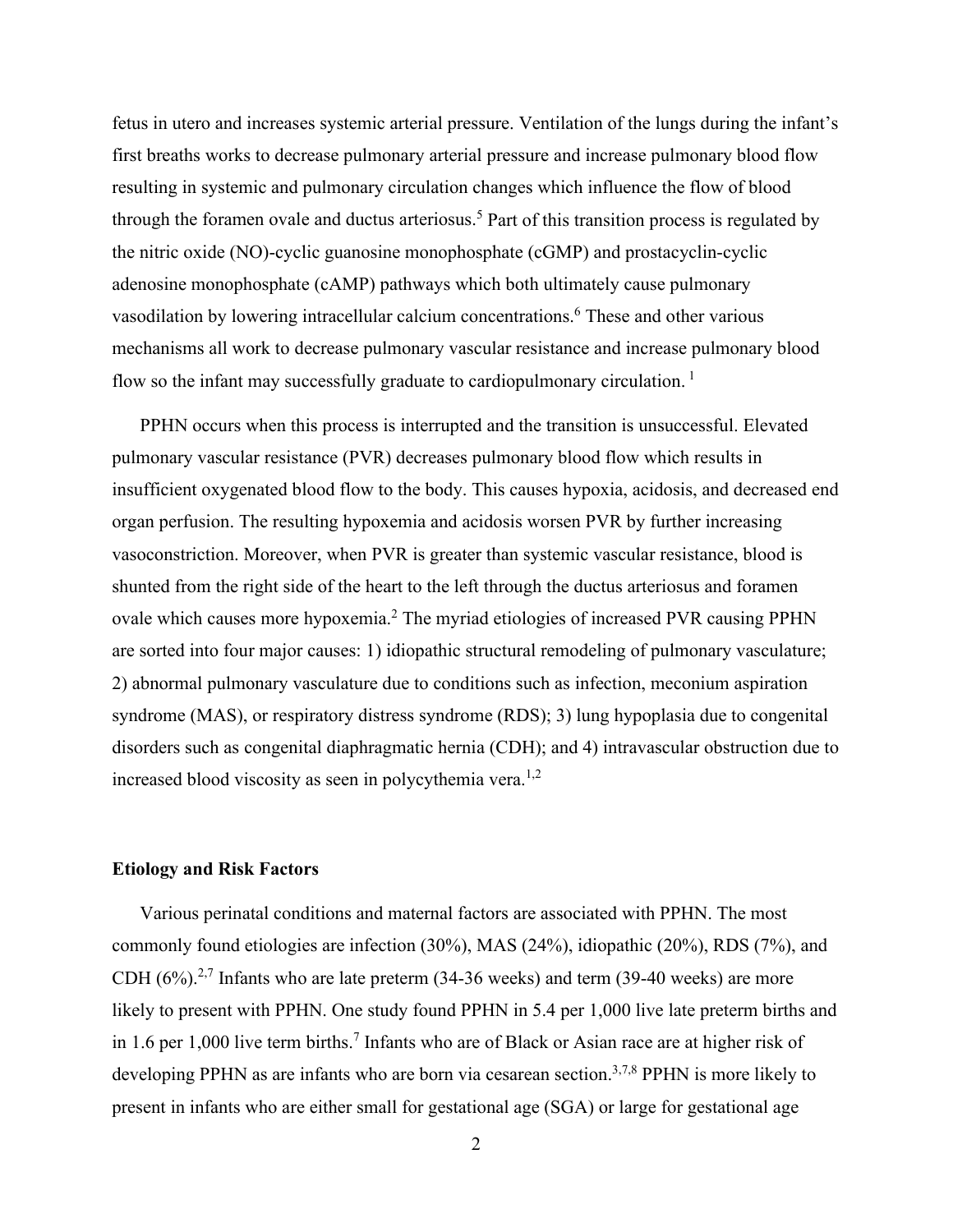(LGA).1,7 Infants who are SGA may be at risk due to incomplete pulmonary development or dysfunction of pulmonary artery endothelial cells. A diagnosis of LGA is often associated with maternal obesity or diabetes which are both independent risk factors for PPHN. A hyperglycemic state in a fetus can inhibit sufficient production of nitric oxide which impairs vasodilation of the pulmonary vasculature, thereby setting the stage for PPHN. Furthermore, a population-based cohort study by Steurer et al<sup>7</sup> discovered a stronger association between PPHN and preexisting diabetes mellitus compared to gestational diabetes. The authors proposed this could be due to a greater effect of long-term systemic inflammation on fetal lung maturity than short-term inflammation.<sup>7</sup> Medications associated with a higher risk of PPHN include NSAIDs and SSRIs. Maternal use of NSAIDs can precipitate premature closure of the ductus arteriosus which is thought to encourage the development of PPHN. <sup>2</sup> Maternal use of SSRIs in the third trimester potentially augments the risk of PPHN which is possibly due to increased vasoconstriction and smooth muscle cell proliferation caused by high amounts of serotonin in the blood.<sup>3</sup>

# **Diagnosis**

PPHN often presents with severe respiratory distress within hours of birth.<sup>3</sup> Auscultation of the heart may reveal a loud S2 or systolic murmur.<sup>8</sup> Clinical manifestations include labile oxygenation, different pre-ductal and post-ductal oxygen saturations, and profound hypoxia despite oxygen supplementation or mechanical ventilation.<sup>9</sup> A difference of 5-10% between preductal (right upper extremity) and post-ductal (lower extremity) oxygen saturation is cause for concern and should instigate a thorough cardiopulmonary work-up. <sup>2</sup> However, lack of difference between pre and post-ductal saturation does not mean PPHN is not present. <sup>6</sup> Non-specific lab findings might include hypoglycemia, hypocalcemia, polycythemia, or thrombocytopenia.<sup>6</sup> A recent prospective cohort study reported a BNP level greater than 500 pg/mL was predictive of PPHN.<sup>10</sup> A radiograph of the chest is an important tool to determine etiology and guide treatment plans but cannot diagnose PPHN. 2,6 An echocardiogram, however, is the gold standard for definitively diagnosing PPHN.<sup>2</sup> Echocardiography is used to evaluate cardiac function, exclude structural heart disease as the cause of hypoxemia and pulmonary hypertension, and monitor response to treatment. It may also be used to evaluate severity by measuring the velocity of tricuspid regurgitation and pulmonary arterial flow, the position of the interventricular septum,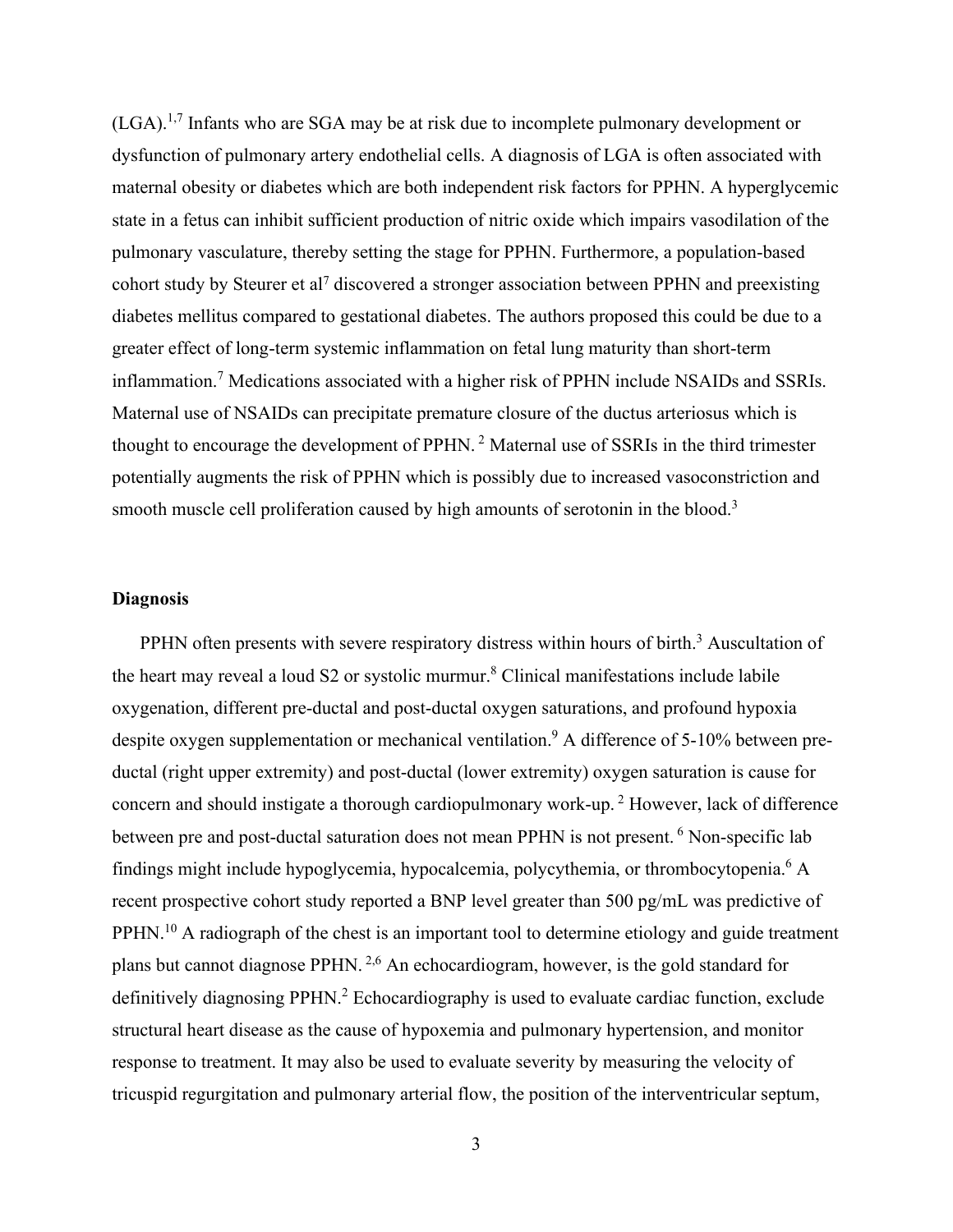and the direction and extent of shunting occurring at the ductus arteriosus and foramen ovale. Another parameter to assess the severity of PPHN is oxygenation index (OI). A patient with an OI greater than 25 will likely need to be treated with high frequency ventilation, nitric oxide, or possibly extracorporeal membrane oxygenation.6

### **Treatment**

Ultimately, the goal in managing patients with PPHN is to achieve pulmonary vasodilation and adequate oxygenation while maintaining hemodynamic stability. A significant first step in accomplishing this goal is to perform a thorough diagnostic work up to determine the major cause of PPHN as some etiologies are treated differently than others and some therapeutics may be harmful instead of beneficial. General supportive measures include maintaining normothermia, managing electrolyte and glucose levels, optimizing intravascular volume while preventing fluid overload, treating anemia, and providing adequate nutrition.<sup>6,8</sup> Nursing should be instructed to be efficient with their care and minimize handling of the patient to prevent episodes of respiratory distress due to emotional upset.<sup>8</sup> Infectious causes of PPHN should be treated with empiric antibiotics and narrowed with the results of culture and sensitivity.<sup>6</sup> Hemodynamic support may be achieved with adequate intravascular volume in addition to inotropes and vasopressors to improve cardiac output. Specific goals of pulmonary management include reducing pulmonary vascular resistance, improving ventilation while avoiding injury, and ensuring adequate oxygenation without causing oxygen toxicity. $8$ 

#### Inhaled Nitric Oxide

Inhaled nitric oxide (iNO) is the first line therapy used to lower PVR in infants with PPHN and is the only therapy approved by the FDA for patients greater than 34 weeks gestational age.2,6 Contraindications to using iNO include the presence of left sided outflow obstruction and severe left ventricular dysfunction.8 Administration of iNO encourages production of cGMP by pulmonary arterial smooth muscle cells which promotes pulmonary vasodilation. Oxygenation is improved in about 50% of those placed on iNO and reduces the need for ECMO in term infants with hypoxemic respiratory failure. Unfortunately, iNO is not proven to be effective in infants with CDH. 11 Inhaled NO should be initiated when a patient's OI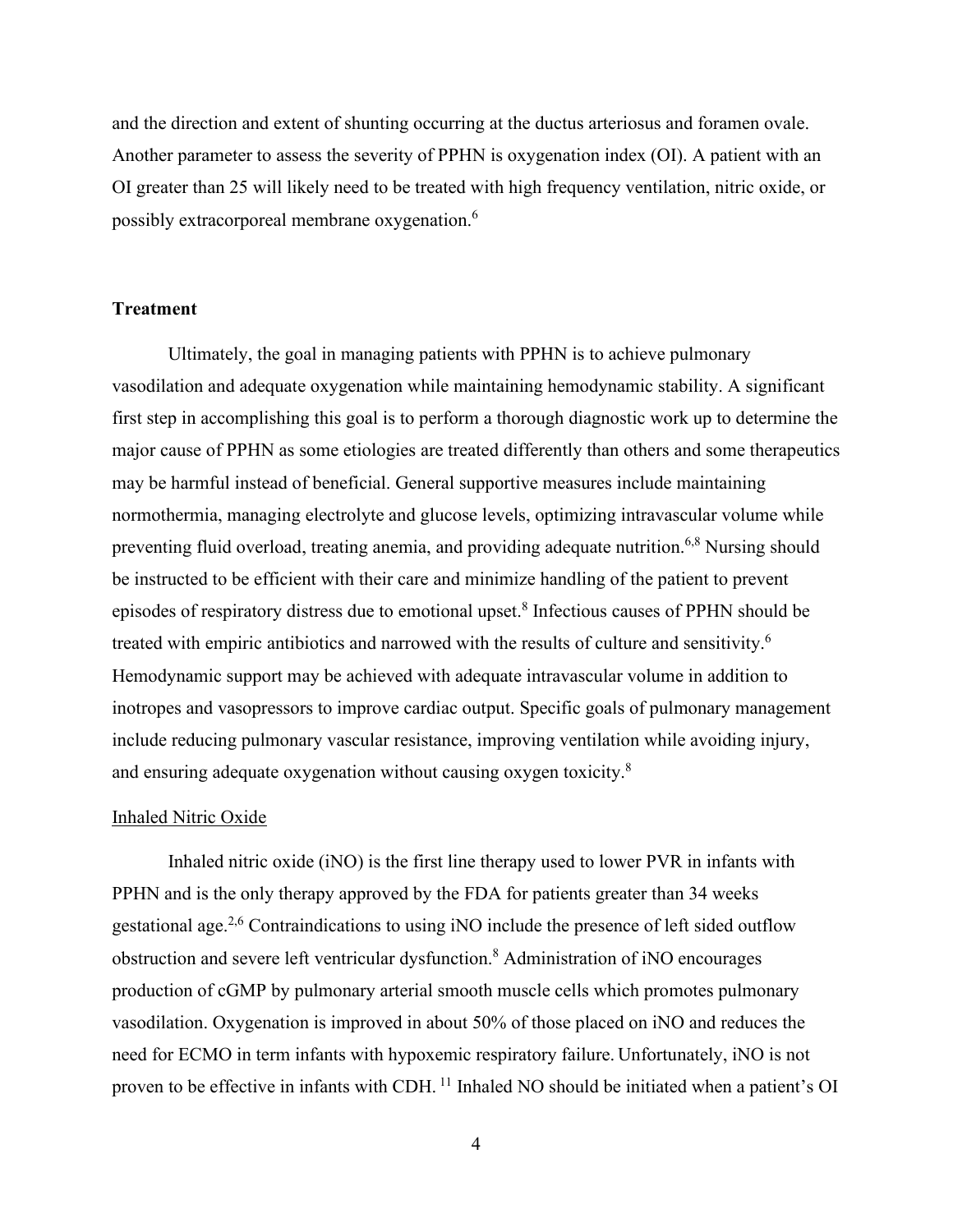is 20 or sooner if there is echocardiographic evidence of PPHN.<sup>2</sup> The starting dose for iNO is 20 ppm which is where the greatest impact on oxygenation and pulmonary arterial pressure occurs without raising nitrogen dioxide, methemoglobin, or bleeding time to harmful levels.<sup>2,6</sup> Methemoglobin levels should be monitored at 2 hours and 8 hours post initiation, then daily during the course of iNO therapy. As the infant's clinical picture improves, iNO should be tapered off slowly and judiciously to prevent rebound vasoconstriction and subsequent deterioration. 2

#### Mechanical ventilation

Mechanical ventilation, including high frequency ventilation, is often necessary to stabilize infants in respiratory distress. High frequency ventilation is used to maintain adequate lung volume while preventing barotraumatic injury to the lungs.<sup>2,6</sup> It can improve V/Q mismatch and prevent atelectasis which helps to optimize pulmonary function.<sup>6</sup> Extremes of lung volumes, whether high or low, should be avoided as they can both contribute to increased PVR.<sup>8</sup> Effective management of high frequency ventilation in combination with iNO increases oxygenation in patients who have PPHN caused by abnormal pulmonary vasculature such as in RDS, MAS, and pneumonia. Unfortunately, this combination does not improve idiopathic PPHN.<sup>2</sup> The highest oxygenation concentration found to have the most impact on pulmonary vasodilation is 50%; settings any higher make no clinically significant difference in improving PPHN and increase the patient's risk of the harmful effects of oxygen toxicity. Careful management of carbon dioxide levels is critical in patients with PPHN. Hypocapnia causes cerebral vasoconstriction and therefore decreases blood flow to the brain which augments a patient's risk for neurodevelopmental sequelae, particularly sensorineural hearing loss. This leads to a strategy of permissive hypercapnia where PaCO2 is allowed to remain above 35 mmHg. High frequency ventilation is not more effective at preventing need for extracorporeal membrane oxygenation  $(ECMO)$  than conventional mechanical ventilation.<sup>6</sup> Similarly, there is no current evidence to show which type of high frequency ventilation is most effective in the management of PPHN. When decreasing ventilatory support, settings should be lowered slowly and cautiously to avoid causing rebound pulmonary vasoconstriction.<sup>8</sup>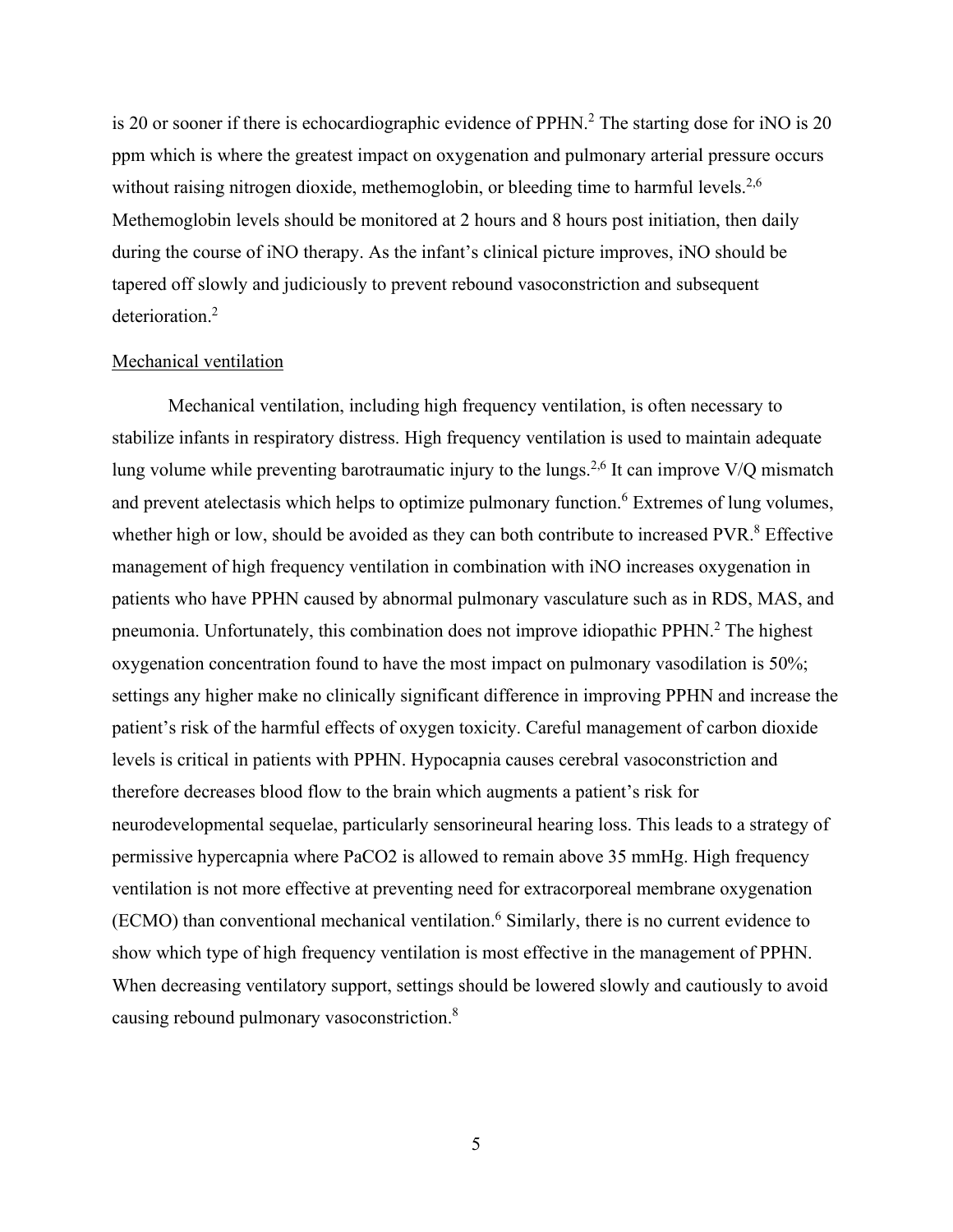## Surfactant

Surfactant deficiency is a common factor found in conditions associated with PPHN including MAS, RDS, and pnuemonia.<sup>2</sup> Providing exogenous surfactant is a potential therapy for patients with PPHN, however there is some debate over efficacy and methods of administration.<sup>8</sup> In a study by Gonzalez et al,<sup>12</sup> the use of surfactant in addition to iNO was compared to iNO therapy alone in neonates with moderate to severe hypoxemic respiratory failure. The results showed the combination of surfactant and iNO improved both oxygenation and recovery time and ultimately led to a decrease in deaths and need for ECMO. Gonzalez et al<sup>12</sup> propose that surfactant increases alveolar recruitment allowing for greater circulation of iNO which therefore improves pulmonary vasodilation.<sup>12</sup> Unfortunately, administration of surfactant to patients with PPHN caused by CDH increases the risk of requiring ECMO, the incidence of chronic lung disease, and mortality.<sup>6</sup>

## Sildenafil

Sildenafil inhibits phosphodiesterase type 5 which prevents the breakdown of cGMP, therefore promoting smooth muscle relaxation and vasodilation.<sup>13</sup> It is initiated as an additional vasodilator when no response to iNO has occurred or when iNO is unavailable, such as in resource limited settings. Although many studies have found no adverse effects with administration of sildenafil, patients should be monitored closely for drops in systemic blood pressure.2,6 Additionally, the FDA has warnings of increased mortality attached to high doses of sildenafil in neonates.<sup>2</sup>

#### Milrinone

Milrinone is a phosphodiesterase 3 inhibitor with inotrope and lusitrope properties which can be used in combination with other vasodilatory therapeutics for treatment of PPHN.<sup>6</sup> Milrinone causes pulmonary and systemic arterial vasodilation and can improve the diastolic function of the heart.<sup>4</sup> The use of milrinone with sildenafil may decrease pulmonary arterial pressure more than sildenafil or milrinone alone which is a critical result for resource limited settings without access to  $iNO$ <sup>5</sup> Additionally, milrinone may reduce rebound pulmonary hypertension when patients are weaned off iNO. $8$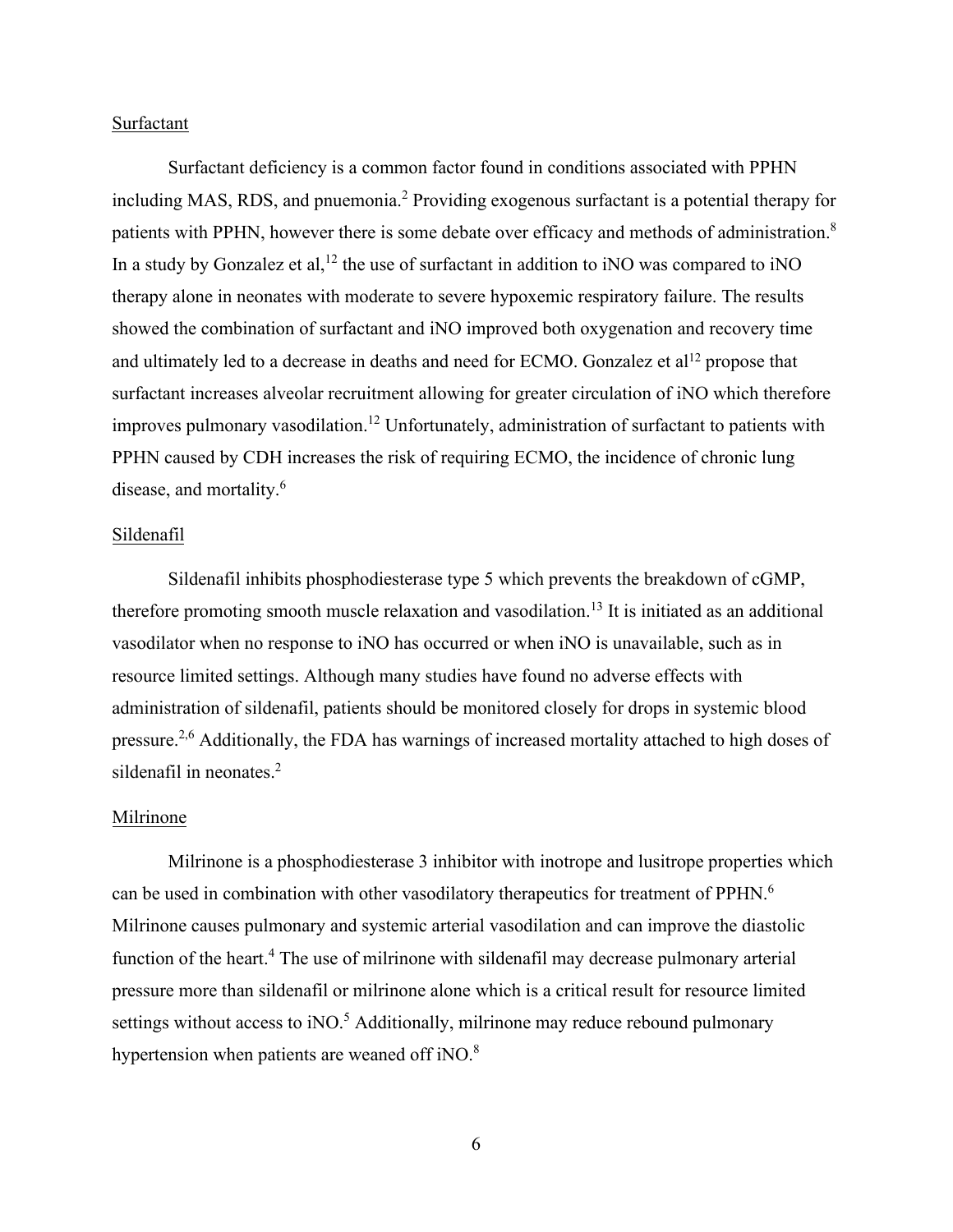### Prostaglandin

For patients with PPHN caused by CDH, prostaglandin is a vital aspect of treatment. The administration of prostaglandin maintains patency of the ductus arteriosus which decreases pulmonary arterial pressure and improves cardiopulmonary function. In patients with PPHN associated with conditions other than CDH who have not responded to iNO therapy, prostaglandin administration should be provided when diagnostics show restrictive ductus arteriosus in addition to suprasystemic pulmonary hypertension.<sup>14</sup>

#### Extracorporeal Membrane Oxygenation

Extracorporeal membrane oxygenation (ECMO) is the final treatment option for infants with PPHN who have not responded to initial therapies, including patients with persistent OI greater than 40 or metabolic acidosis.<sup>6</sup> A retrospective analysis of PPHN patients on ECMO over a 10year period demonstrated a survival rate of 81%. Survival rates decreased the longer the patients remained on ECMO – those on ECMO for 7 days had a survival rate of 88% while those on ECMO for 21 days had a survival rate of 25%. The study reported risk factors for increased mortality which included gestational age less than 37 weeks, pre-ECMO pH less than 7.2, pre-ECMO SaO<sub>2</sub> less than 65%, and duration of ECMO lasting greater than 7 days.<sup>15</sup>

Typically, venovenous (VV) ECMO is the preferred option for patients with preserved cardiac function who are in respiratory failure whereas venoarterial (VA) ECMO is the preferred option for patients with heart failure.<sup>16</sup> Infants with PPHN are most often placed on VV-ECMO initially because it is the most appropriate choice for the pathology of the condition and because it is less invasive than VA-ECMO.<sup>6</sup> Sometimes it is necessary to switch VV to VA-ECMO if a patient is decompensating or a problem occurs with the circuit. Conversion from VV to VA-ECMO results in higher rates of morbidity and mortality than remaining on either VV or VA-ECMO.<sup>17</sup> General complications of ECMO include failure of the machinery, coagulation which causes blockage of the circuit, intracranial hemorrhage, renal failure, and infection.<sup>16</sup> EMCO is not a benign treatment as complications can be severe, therefore a discussion must take place between providers and parents about potential risks versus benefits.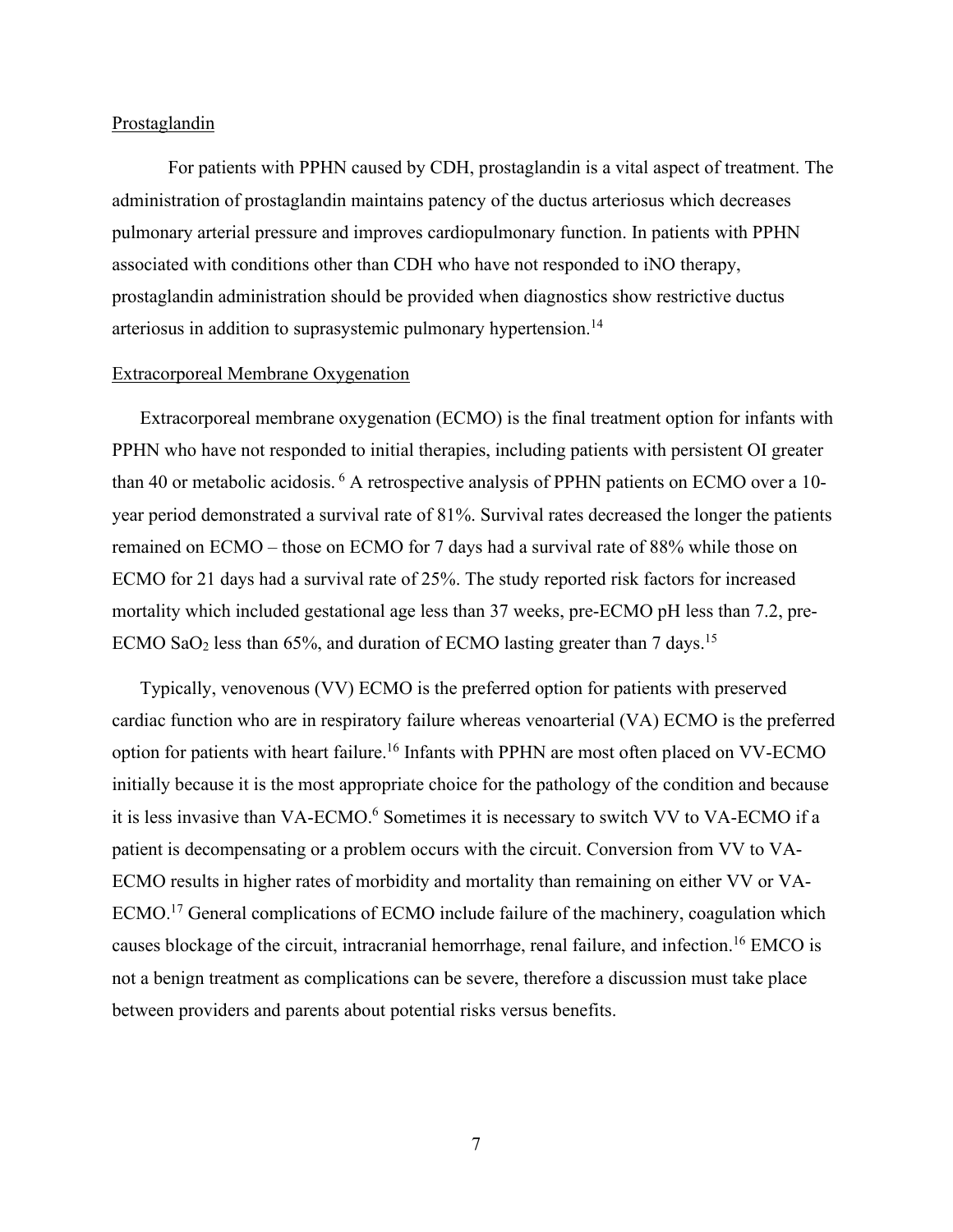### **Morbidity and mortality**

The morbidity and mortality rates for infants with PPHN are significant, therefore conversation with parents regarding expectations for survival and potential sequelae is essential. A population-based study published by Steurer et al<sup>1</sup> in 2019 reports mortality rates of 7-15% in infants with PPHN. This study also describes a pre-discharge mortality rate of 6.5% and a 1-year post-discharge mortality rate of  $0.7\%$ .<sup>1</sup> These statistics are consistent with another study published by Steurer et al<sup>7</sup> in 2016 which found an overall mortality rate of 7.6% within the first year of life for all patients with PPHN. Steurer et al<sup>7</sup> also observed high post-discharge mortality in Hispanic infants with PPHN (8.2%) which is consistent with the study published by Steurer et al<sup>1</sup> in 2019. Other risk factors for post-discharge morbidity and mortality include severe PPHN, PPHN caused by CDH or other congential pulmonary anomalies, and infants who are SGA.<sup>1</sup> Steurer et al states<sup>1</sup> mortality rates were lowest for infants with idiopathic PPHN  $(2.9\%)$  and PPHN associated with MAS (3.9%). Steurer et al<sup>1</sup> also report 28.6% of infants with PPHN were readmitted to the hospital within the first year of life compared to 9.8% of infants without PPHN. Of these patients,  $10.4\%$  were readmitted for a respiratory cause.<sup>1</sup> Morbidities of infants who survive PPHN include neurodevelopmental disabilities and respiratory issues, likely due to the persistent hypoxemia and aggressive treatment endured by patients during the course of the disease.<sup>3</sup> There are various estimates of rates of sequelae among survivors. Shu et al<sup>9</sup> reports cognitive or hearing deficits in 6.4% of survivors as well as feeding difficulties and short-term respiratory problems in 24%. A recent randomized open label pilot study showed one or more neurodevelopmental disability in 34.5% of survivors by 24 months of age.<sup>4</sup> Infants who survive PPHN are found to have chronic lung disease, cerebral palsy, and seizures.<sup>3,6</sup> Providers should stress to parents of infants who survive PPHN that their child must be followed closely by a pediatrician so as to recognize and treat these potential sequelae as early as possible.

## **Conclusion**

Persistent pulmonary hypertension in the newborn is a condition caused by high pulmonary vascular resistance and hypoxemia which presents with respiratory failure. Diagnostic measures are focused on determining etiology while treatment measures are intended to improve oxygenation, facilitate pulmonary vasodilation, and optimize lung function. Although the rate of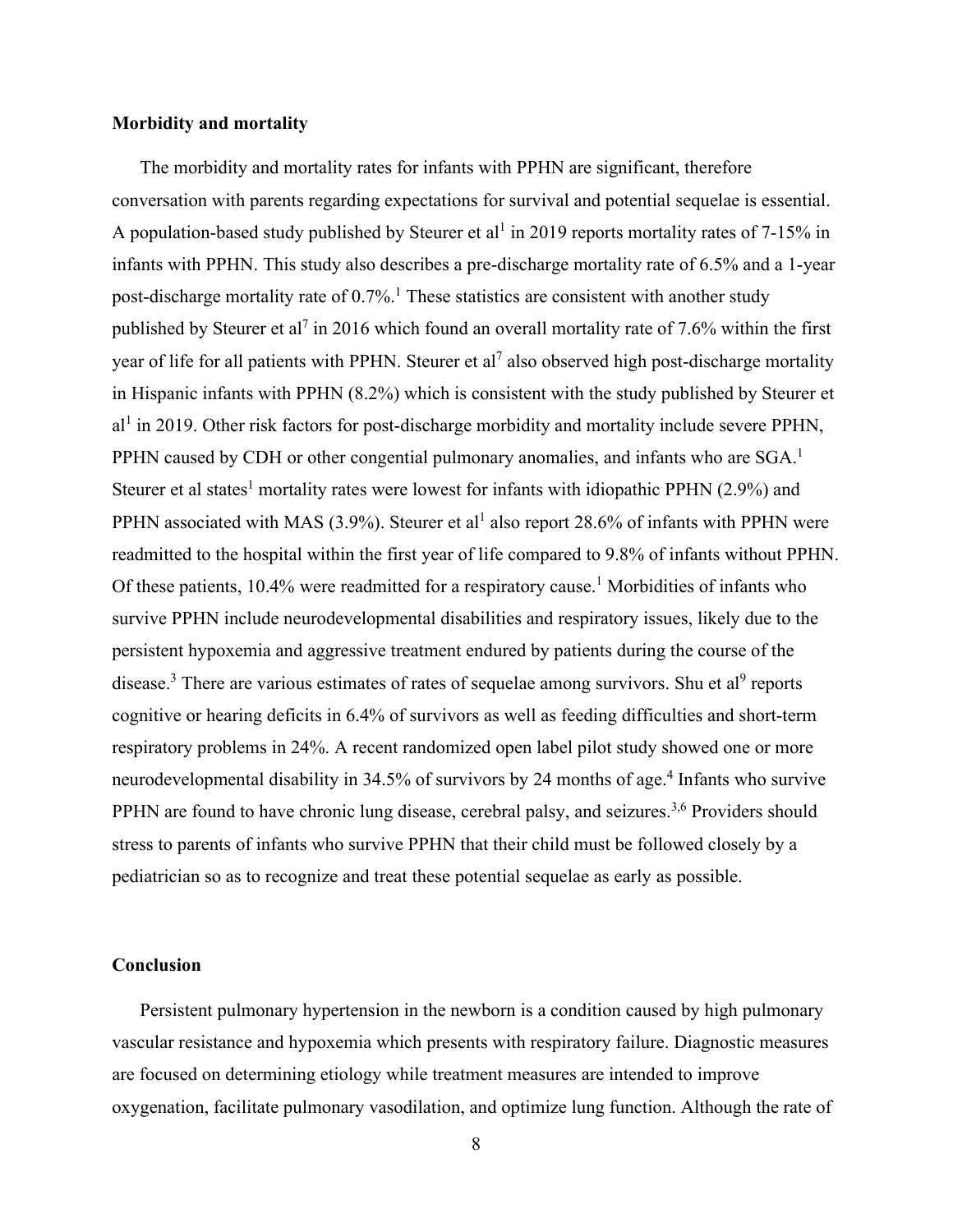PPHN in the general population is only 0.002%, the morbidity and mortality for patients with PPHN is significant. Patients at higher risk for PPHN include those with infection, MAS, or CDH, those who are SGA or LGA, or are of Black or Asian race. Patients whose mothers delivered via cesarean section, are obese or diabetic, or have used NSAIDs or SSRIs in the third trimester are also at increased risk. Patients who survive PPHN are at risk for chronic neurodevelopmental deficits and respiratory disorders. It is imperative for neonatal providers to recognize patients with potential risk factors and closely monitor these patients for signs of respiratory decompensation. Providers should also be prepared to educate parents on disease course, complications of treatment, and long-term sequelae.

# **References**

- 1. Steurer MA, Baer RJ, Oltman S, et al. Morbidity of persistent pulmonary hypertension of the newborn in the first year of life. *The Journal of Pediatrics*. 2019;213. doi:10.1016/j.jpeds.2019.06.053
- 2. Singh Y, Lakshminrusimha S. Pathophysiology and Management of Persistent Pulmonary Hypertension of the Newborn. *Clin Perinatol*. 2021;48(3):595-618. doi:10.1016/j.clp.2021.05.009
- 3. Huybrechts K, Bateman B, Palmsten K et al. Antidepressant Use Late in Pregnancy and Risk of Persistent Pulmonary Hypertension of the Newborn. *JAMA*. 2015;313(21):2142. doi:10.1001/jama.2015.5605
- 4. Giaccone A, Zuppa A, Sood B et al. Milrinone Pharmacokinetics and Pharmacodynamics in Neonates with Persistent Pulmonary Hypertension of the Newborn. *Am J Perinatol*. 2017;34(08):749-758. doi:10.1055/s-0036-1597996
- 5. El-Ghandour M, Hammad B, Ghanem M, Antonios M. Efficacy of Milrinone Plus Sildenafil in the Treatment of Neonates with Persistent Pulmonary Hypertension in Resource-Limited Settings: Results of a Randomized, Double-Blind Trial. *Pediatric Drugs*. 2020;22(6):685-693. doi:10.1007/s40272-020-00412-4
- 6. Lai M, Chu S, Lakshminrusimha S, Lin H. Beyond the inhaled nitric oxide in persistent pulmonary hypertension of the newborn. *Pediatrics & Neonatology*. 2018;59(1):15-23. doi:10.1016/j.pedneo.2016.09.011
- 7. Steurer M, Jelliffe-Pawlowski L, Baer R, Partridge J, Rogers E, Keller R. Persistent Pulmonary Hypertension of the Newborn in Late Preterm and Term Infants in California. *Pediatrics*. 2017;139(1). doi:10.1542/peds.2016-1165
- 8. Zhang H. Persistent Pulmonary Hypertension of Neonates. Lecture presented at Open Medical Institute; October 2018; Salzburg, Austria. https://open.chop.edu/courses/persistent-pulmonary-hypertension-ofneonates/#learndash-course-content
- 9. Shu L-P, Zhang R-H, Cai Y-H, Zhou J-B, Yang J-K, Qi L. Maternal diabetes mellitus and persistent pulmonary hypertension of the newborn: Accumulated evidence from